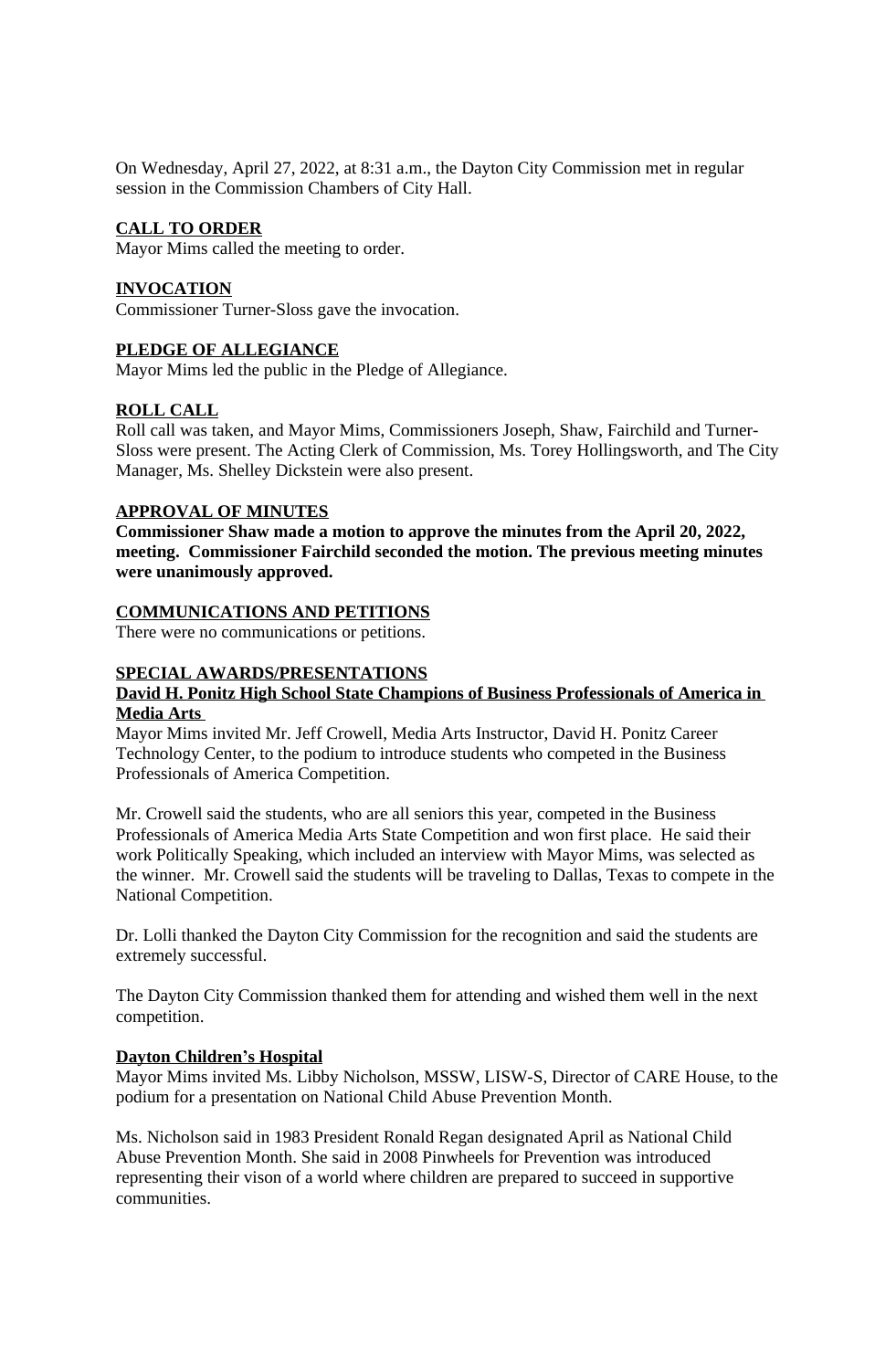Ms. Nicholson said CARE House, which was established in 1998, is a community partnership providing a coordinated, multidisciplinary response to children affected by abuse. Ms. Nicholson said 1,000 children are served every year, representing the most serious and complex cases of child maltreatment in Montgomery County. She said 40 percent of those cases are investigated by the Dayton Police SVU with five detectives located at CARE House.

Ms. Nicholson said their work is never done. She said it's time to start a new conversation about child abuse, break the silence around it, and take action to end it. She said the children are depending on it.

Mayor Mims said a Harvard University report indicated these are trying times for children especially around mental health in ages 17 to 29.

Commissioner Turner-Sloss thanked Ms. Nicholson for her work and said children are a priority.

Commissioner Fairchild asked if CARE House was one of the first advocacy centers in the state of Ohio.

Ms. Nicholson said CARE House was number seven in the state of Ohio. She said there is nearly 1,000 advocacy centers across the country.

Commissioner Fairchild said this model allows children to only be interviewed one time to limit the re-traumatization. He thanked Ms. Nicholson for her work.

Commissioner Shaw thanked her for her work.

Commissioner Joseph said he was glad to be partnering with them and thanked them for their work.

Commissioner Fairchild said he would not be a Chaplin at Dayton Children's Hospital if not for Ms. Nicholson.

#### **National Day of Prayer**

Mayor Mims invited Pastor Robert Jackson and Pastor Caleb Ingram, to the podium for National Day of Prayer.

Pastor Jackson quoted *"Men ought to always pray"*. He said the National Day of Prayer was started in 1775, when the nation was trying to come together. Pastor Jackson said in 1988 President Ronald Regan designated the first Thursday in May as the National Day of Prayer.

Pastor Jackson said on May 5, 2022, at 12:00 noon at Courthouse Square the Miami Valley National Day of Prayer will take place. He said they will be praying for family, church, government, front line responders, education, business, and media.

Pastor Ingram said the work in front of us is greater then the strength that is within us. He said this is an opportunity to rely on a strength that is greater than us. He invited everyone to come to the National Day of Prayer. He said for more information go to daytonprayer.org.

Mr. Koening thanked the Dayton City Commission for the invite and proclamation. He said they have been having the prayer since 2011. He said its their  $11<sup>th</sup>$  year and the theme is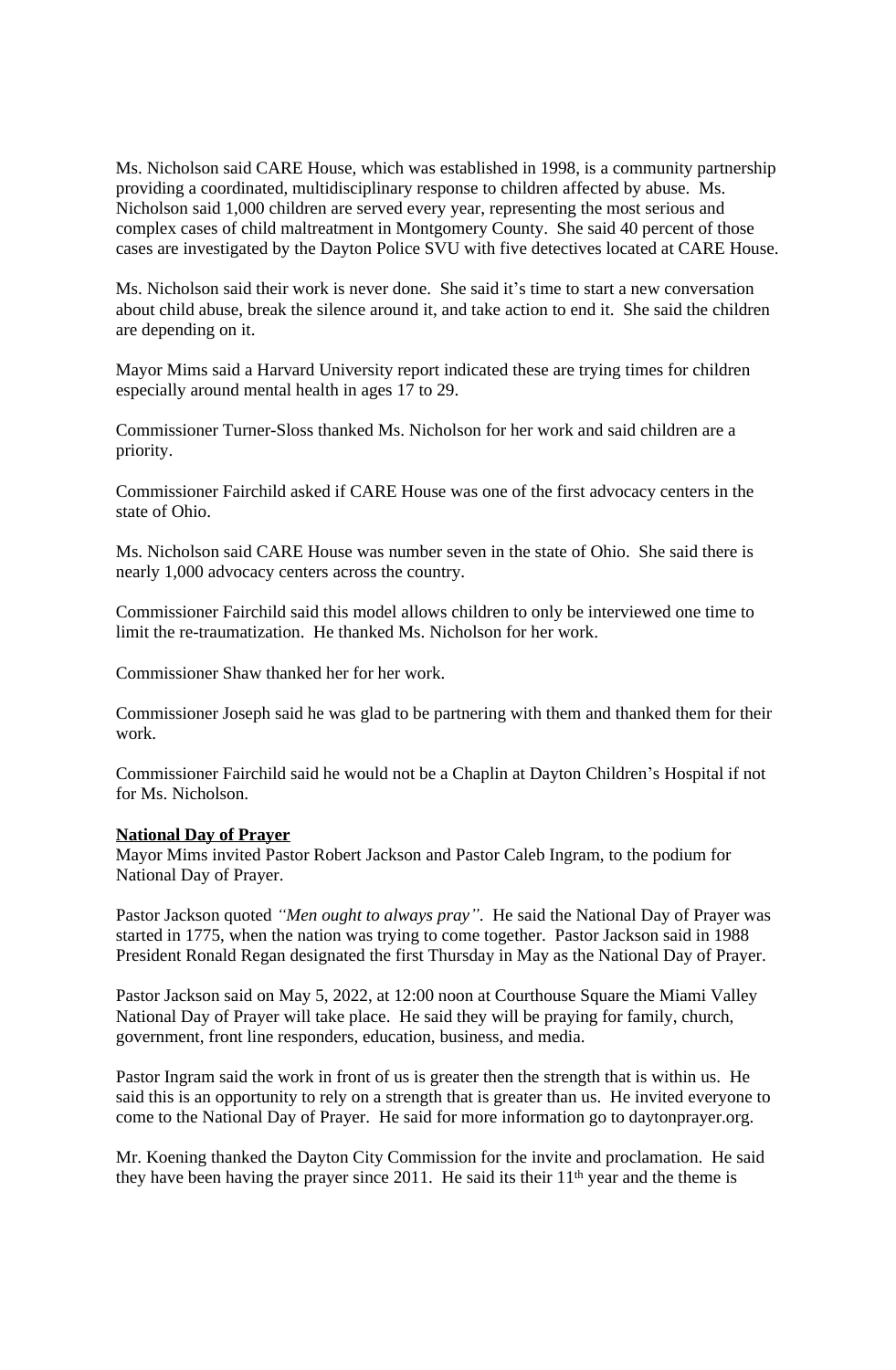Unity. Mr. Koening said in the book of Genesis, God established family, church and government which is on his heart.

The Acting Clerk of Commission, Ms. Torey Hollingsworth, read a proclamation.

## **ADDITIONS OR DELETIONS TO THE CALENDAR**

There were no additions or deletions to the calendar.

## **DISCUSSION OF CALENDAR ITEMS**

There were no discussion of calendar items.

## **REPORTS**

 **1. Purchase Orders, Agreements and Contracts:**

 **(All contracts are valid until delivery is complete or through December 31st of the current year).**

## **AVIATION**

**A1. Veolia Environmental Services North America** (environmentally responsible disposal and recycling services as needed through 12/31/22) **\$15,860.00**

## **FIRE**

**B1. P&R Communications Service, Inc.** (installation of Locution Station Alerting system) **\$48,846.46**

## **LAW**

**C1. Crown Personnel Service, Inc.** (temporary staffing services as needed through 12/31/22) **25,000.00**

## **PUBLIC WORKS**

**D1. Garland/DBS, Inc.** (roof restoration and related services) **288,960.00** -Depts. of Aviation, Fire, Law, and Public Works **Total: \$378,666.46**

2. **Counsilman-Hunsaker & Associates, Inc. – Service Agreement –**for external auditing and consulting services of aquatic operations - Department of Recreation/Programs

> **\$47,100.00 (Thru 12/31/25)**

#### **E. Other – Contributions, Etc.:**

3. **Atlantic Emergency Solutions, Inc – Payment of Voucher –** for payment of invoice dated December 20, 2021 – Department of Fire.

**\$41,200.00**

#### **CITIZENS' COMMENTS ON CALENDAR ITEMS**

Citizens comments on calendar items were received from:

1. **Mr. Joseph Abrams, 117 Park -** spoke in opposition of Emergency Ordinance No. 31975-22.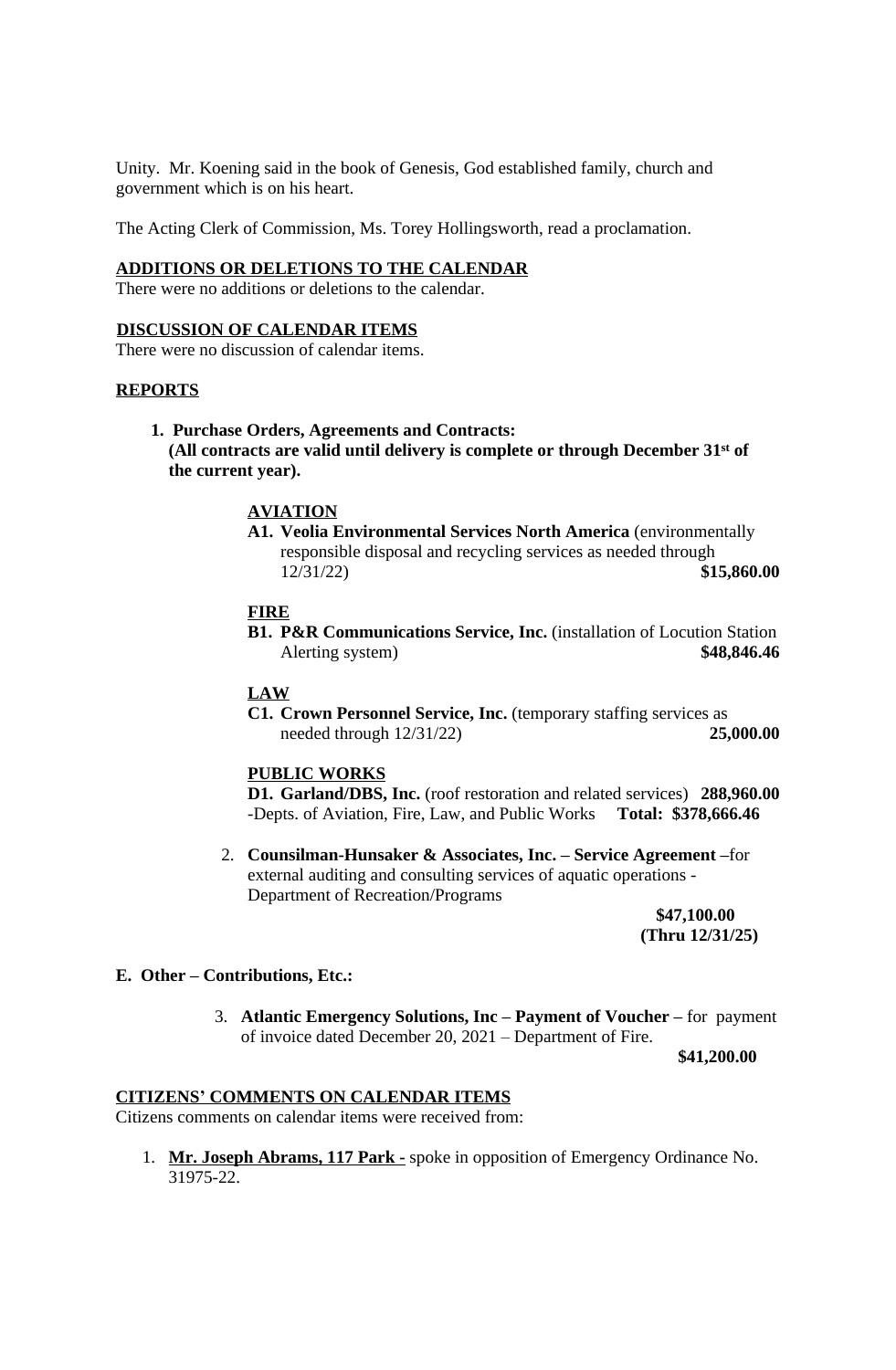# **APPROVAL OF CITY MANAGER'S REPORTS**

**Commissioner Shaw made the motion to approve the City Manager's Reports Commissioner Fairchild seconded the motion. The City Manager's Reports were approved with a 5-0 vote. Voting in the affirmative were Mayor Mims, Commissioners Joseph, Shaw, Fairchild and Turner-Sloss.**

# **LEGISLATION EMERGENCY ORDINANCE – FIRST READING**

**Emergency Ordinance No. 31977-22-** Amending Section 34.50 of the Revised Code of General Ordinances to Stay Community Appeals Board Hearings During Ongoing Litigation, and Declaring an Emergency.

**Commissioner Shaw moved that this being an emergency measure for the immediate consideration of the Emergency Ordinance. Commissioner Fairchild seconded the motion. The motion was passed with a 5-0 vote. Voting in the affirmative were Mayor Mims, Commissioners Joseph, Shaw, Fairchild and Turner-Sloss.**

## **EMERGENCY ORDINANCES – SECOND READING**

**Emergency Ordinance No. 31975-22-** Authorizing a Third Amendment to the Purchase and Sale Agreement for the Transfer of Real Estate Known as Deeds Point for a Public Purpose, and Declaring an Emergency.

**The question being shall Emergency Ordinance No. 31975-22 be passed. A roll call vote was taken resulting in a 4-1-0 vote. Voting in the affirmative were Mayor Mims, Commissioners Joseph, Shaw and Fairchild. Commissioner Turner-Sloss abstained. The Emergency Ordinance was passed.**

**Emergency Ordinance No. 31976-22-** Authorizing the Grant of a Real Estate Easement, and Declaring an Emergency.

**The question being shall Emergency Ordinance No. 31976-22 be passed. A roll call vote was taken resulting in a 5-0 vote. Voting in the affirmative were Mayor Mims, Commissioners Joseph, Shaw, Fairchild and Turner-Sloss. The Emergency Ordinance was passed.**

# **EMERGENCY RESOLUTION – SECOND READING**

**Emergency Resolution No. 6641-22-** Approving the Submission of a Grant Application for the Fiscal Year 2023 Ohio Airport Grant Program to the Ohio Department of Transportation, Office of Aviation; Authorizing the Acceptance of a Grant from the State of Ohio Department of Transportation, Office of Aviation in an Amount not to Exceed Five Hundred Thousand Dollars and Zero Cents (\$500,000.00) on behalf of the City of Dayton; and Declaring an Emergency.

**The question being shall Emergency Resolution No. 6641-22 be adopted. A roll call vote was taken resulting in a 5-0 vote. Voting in the affirmative were Mayor Mims, Commissioners Joseph, Shaw, Fairchild and Turner-Sloss. The Emergency Resolution was adopted.**

## **CITIZENS' COMMENTS**

Citizens' comments were received from the following: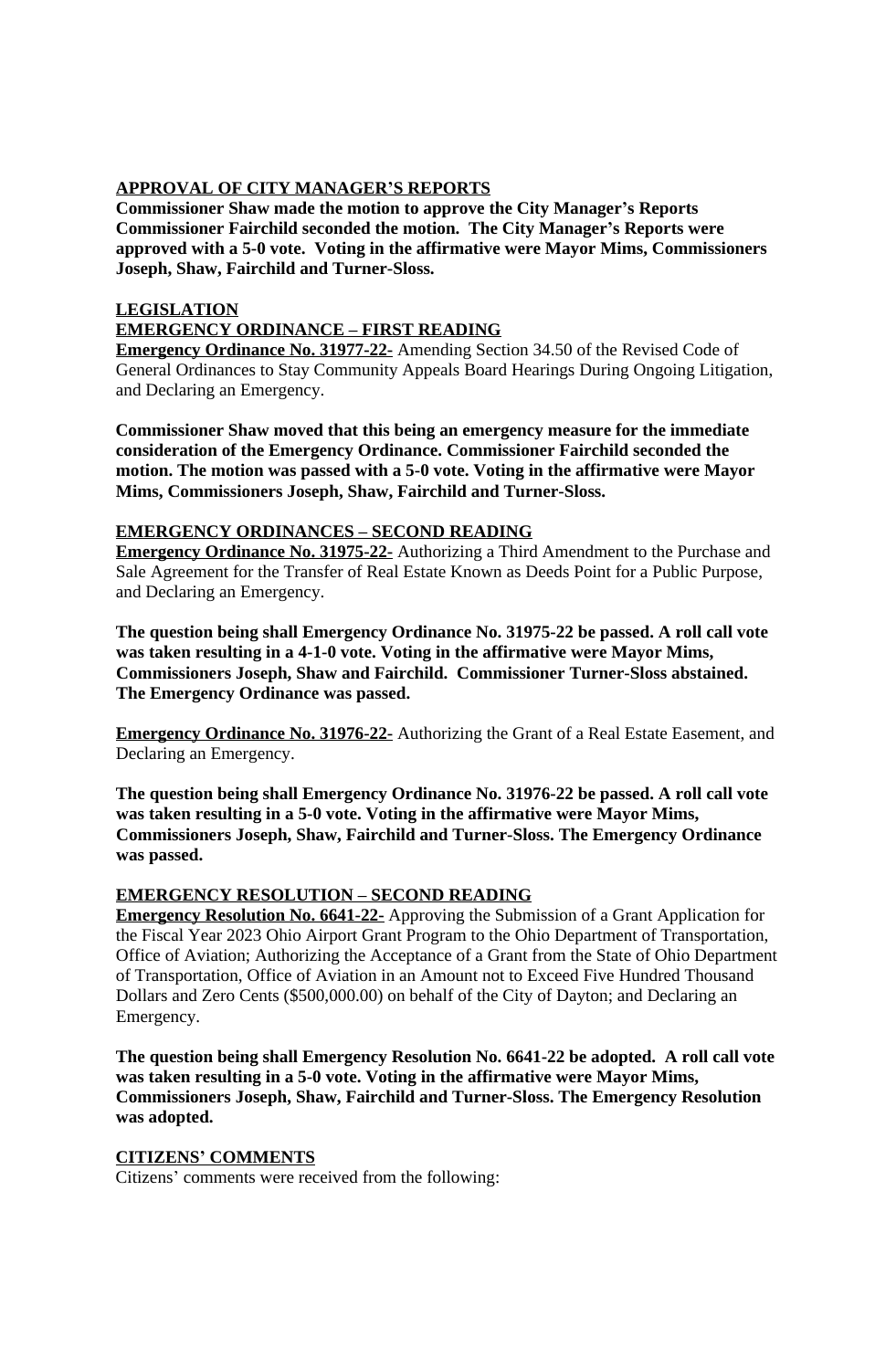- 1. **Ms. Allyson Youngblood, 111 Livingston Ave.** spoke about the treatment of her family members by the Dayton Police Department, the reunifying of the Brooks twins, and the Clifford Owensby incident. She also spoke of the treatment of a homeless individual.
- 2. **Mr. Willie Feaster, No Address** spoke about the appointment of the chief of police not being a African-American women.

## **COMMENTS BY THE CITY MANAGER**

The City Manager, Ms. Shelley Dickstein, had no closing comments.

## **COMMENTS BY THE ACTING CLERK OF COMMISSION**

The Acting Clerk of Commission, Ms. Torey Hollingsworth, had no closing comments.

## **COMMENTS BY THE CITY COMMISSION**

## **Commissioner Turner-Sloss**

Commissioner Turner-Sloss asked for her vote on Emergency Ordinance No. 31975-22 to be recorded as abstaining. Ms. Hollingsworth re read the Ordinance and recorded the vote correctly.

Commissioner Turner-Sloss thanked the residents of the City of Dayton for coming to the meeting and sharing their concerns.

Commissioner Turner-Sloss thanked Chief Afzal and Deputy Director, Assistant Chief Henderson, Officer Shannon Deardurff and the West Pod third shift for her police ride along. She thanked the City Manager, Ms. Shelley Dickstein for coordinating the effort.

Commissioner Turner-Sloss invited citizens to a community conversation on a housing bill of rights, Saturday, April 30, 2022, at the Southeast Metro Library 10:00 a.m. until 12:00 p.m.

Commissioner Turner-Sloss congratulated the students from David H. Ponitz High School that were in attendance.

Commissioner Turner-Sloss congratulated the recent police department promotion candidates.

#### **Commissioner Fairchild**

Commissioner Fairchild thanked the pastors from National Day of Prayer and encouraged citizen to attend the National Day of Prayer event at Courthouse Square.

Commissioner Fairchild highlighted upcoming events: Workers Memorial Day and International Workers Day

Commissioner Fairchild highlighted various clean-ups around the City of Dayton.

#### **Commissioner Shaw**

Commissioner Shaw thanked staff for the Mini-Air Camp at the Dayton International Airport.

#### **Mayor Mims**

Mayor Mims highlighted the ribbon cutting of the Burkhardt Metro Library and the Women in tulle event.